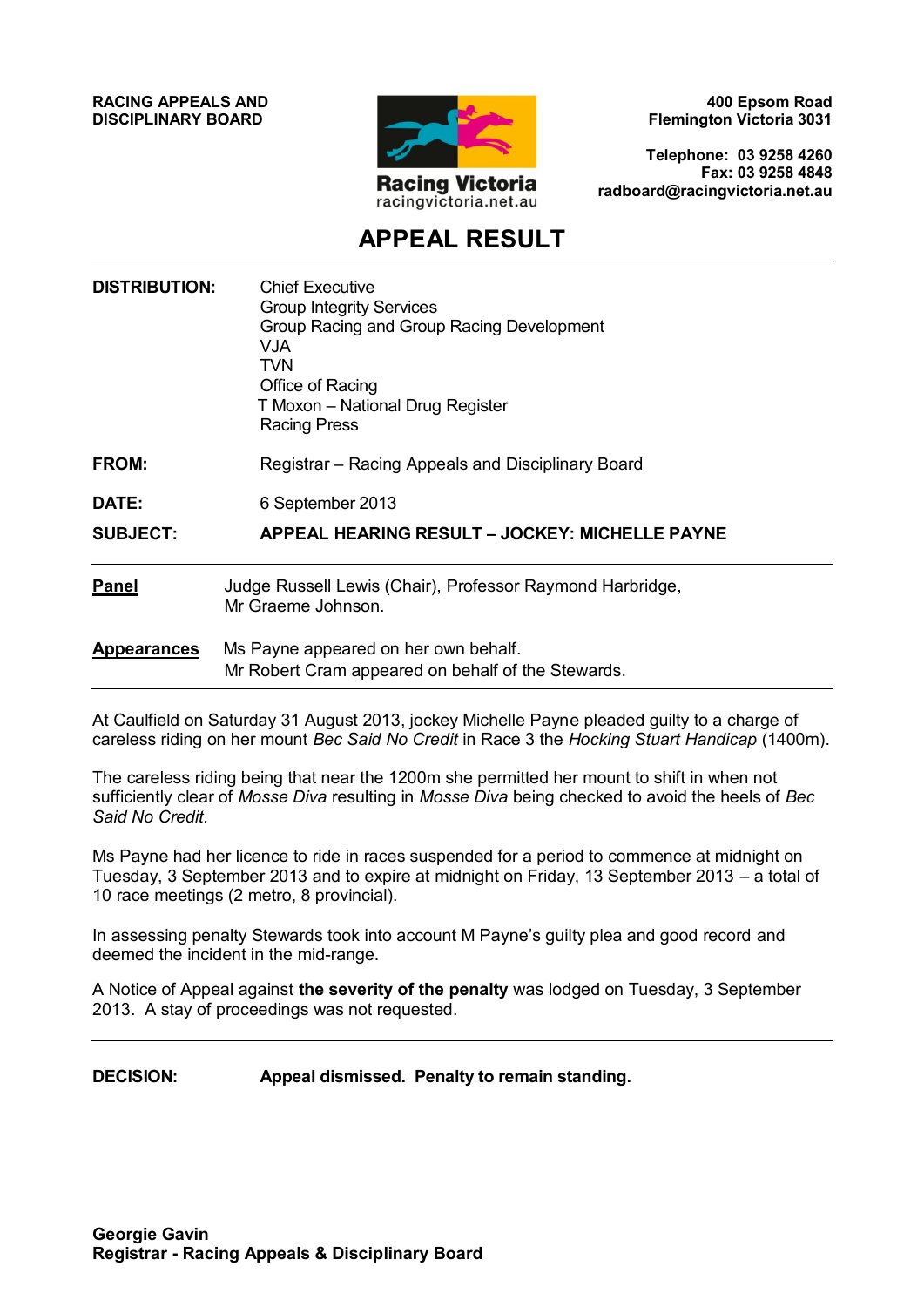# **TRANSCRIPT OF PROCEEDINGS**

# **RACING APPEALS AND DISCIPLINARY BOARD**

 $\mathcal{L}_\text{max}$  , and the contribution of the contribution of the contribution of the contribution of the contribution of the contribution of the contribution of the contribution of the contribution of the contribution of t

**HIS HONOUR JUDGE R.P.L. LEWIS, Chairman PROF R. HARBRIDGE MR G. JOHNSON**

# **EXTRACT OF PROCEEDINGS**

#### **DECISION**

# **IN THE MATTER OF THE HOCKING STUART HANDICAP OVER 1400 METRES AT CAULFIELD ON 31/8/13**

**JOCKEY: MICHELLE PAYNE**

# **MELBOURNE**

# **FRIDAY, 6 SEPTEMBER 2013**

MR R. CRAM appeared on behalf of the RVL Stewards

MS M. PAYNE appeared on her own behalf